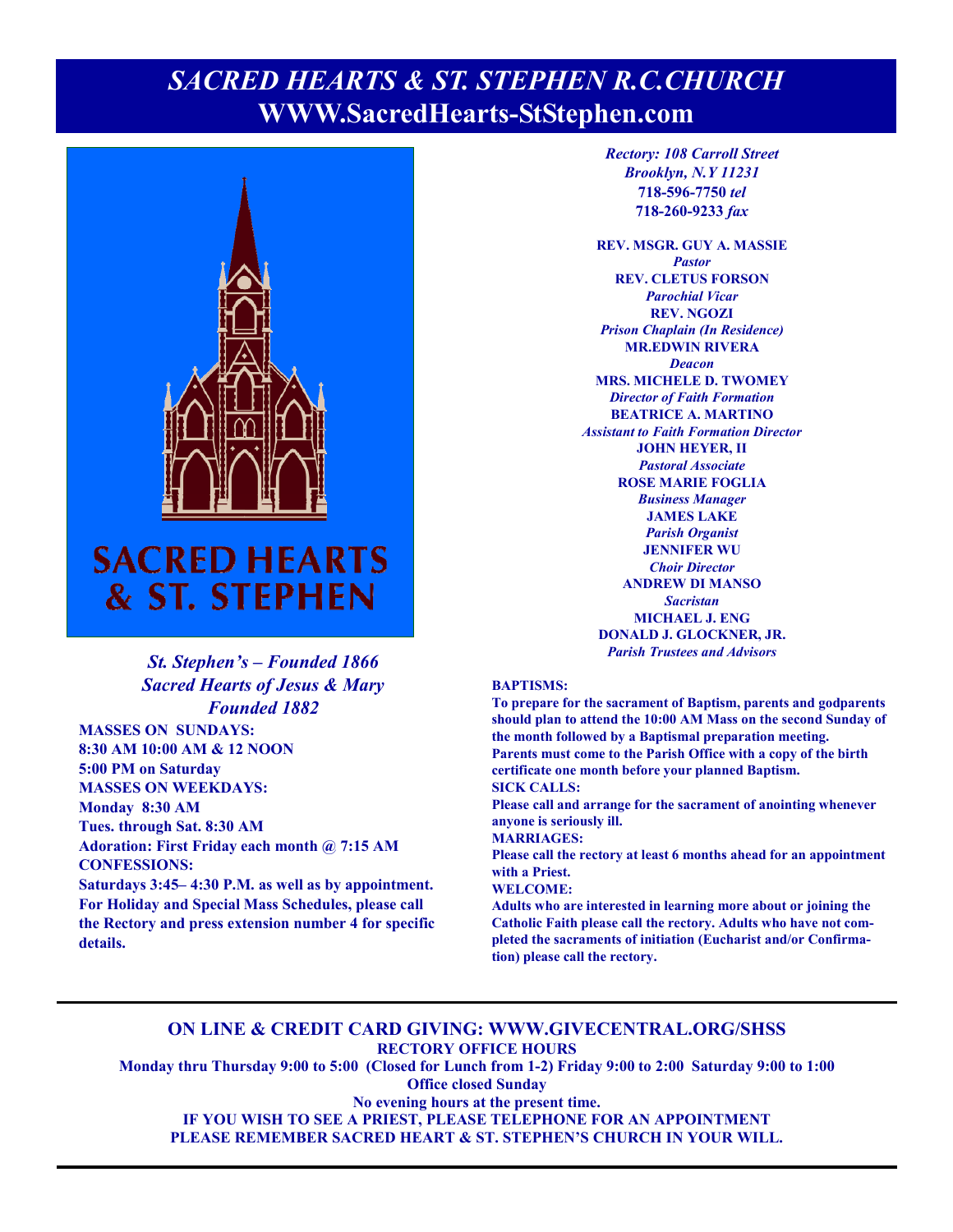

- MON. MAY 30, 2022 8:30 Lee Sgro BY: Children, Grandchildren & Great Grandchildren
- TUE. MAY 31, 2022<br>8:30 Stefania Sopylo Stefania Sopylo BY: Grand Daughter Aneta
- WED JUNE 1, 2022 8:30 Carmine Graziani BY: Daughter Teresa
- THURS. JUNE 2, 2022 8:30 Frank, Lottie & Janet Illiano BY: The Illiano Family
- FRI. JUNE 3, 2022 8:30 Anthony Polito BY Rosemary, Children & Grandchildren
- SAT. JUNE 4, 2022
- 8:30 Joseph & Lia Cerato BY: Cerato & Andruzzi Families 5:00 Carmelo De Maio
- BY: Clara Stella & Paula Mazze
- SUN JUNE 5, 2022 8:30 Vincent & Vincenza Pepe BY: Son Louis 10:00 In Honor of the Holy Spirit for the Parish Noon Camille Ranieri BY: Rosemary & Family



#### FINANCIAL INFORMATION

Sunday Collection 5/22 \$ 1,598.00 \*Envelopes & cash On Line Donations \$2,775.50 Total Sunday 5/22 \$4,336.50 Annual Weekly Expenses\*\*\$14,325.00 Difference: \$ 9,988.50 \*\*Total annual expenses divided by 52 weeks



Please join us on Monday, June 6th @ 7PM in the Parish House We will be discussing

Little Fires Everywhere by Celeste Ng. We will not be meeting in July. For those of you who plan ahead, our next meeting will be on Aug. 8th. We will be discussing Daughter of Fortune by Isabel Allende.



All are welcome. We hope to see you there!

**The Sanctuary Lamps for the week of May 29th have been offered** 

**In Loving Memory of MARIE AGNESE & ELIZABETH LOPORO Birthday Remembrance BY: Their Loving Family**

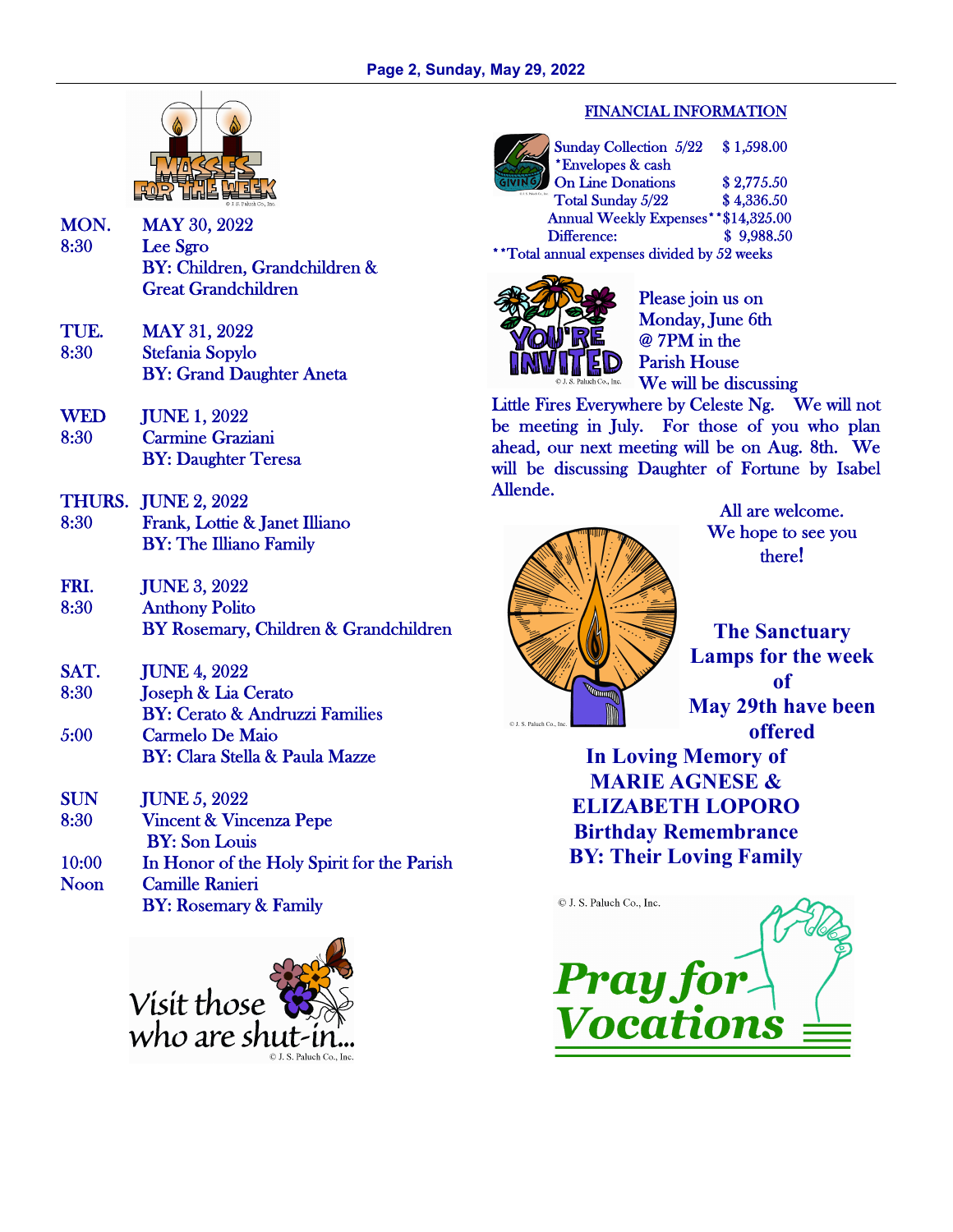

Please remember in your  $P_{\text{max}}$  prayers the members of our For parish and community who Paluch Co., Inc. **are** ill, hospitalized or in

nursing home care, most especially: Jonelle Bernardo, Helena Rolla Brad Hatry Gertrude Zagarella Michelle Laquercia Irene Balen Judith DeArmen John Nigro Judith Miller Salvatore Salerno Diane Barchuk Addy Wardrope Carol DeMairo Anthony Gambardella Anthony Tilocca Anthony Turco Roe Gambardella Elizabeth Foley Ann Curcuru Dora Zanzonico Lamar McNabb Louis D'Angelo Carol Montelbano Gina Salta Anthony Manfre Celeste Internicola Emma Huckerby Kristin Quail Louann Gambardella Joan Di Tucci Dominick Aiello, Jr. Mark Carles Erica Concino Terry Daniti Susan Hannan Evan Marra Hector Jimenez Darren Munio Abigail Memmesheimer Sophia Rotunno Philip Saraceno Vittorio Di Turi Maria Anjelica Patino Laquercia Paul & Leona Pensabene Frances Marra



**Our Church is open each Wednesday from noon until 2:00 PM for private prayer. You are encouraged to stop by for this quiet time with the Lord.** 

**We hope to see you there!** 





Annual Catholic of our parish and the **Appeal 2022 DIOCESE OF BROOKLYN** 

**The 2022 Annual Catholic Appeal supports the mission** 

**daily work of the Church in Brooklyn** 

**and Queens in ways no one parish can accomplish alone by supporting the following ministries:** 

 **Catholic Youth Ministry Initiative, Catholic Charities;** 

**Hospital, College and Prison Chaplains; Diocesan Vocations Office;** 

**Catholic Migration Services; Office of Faith Formation; Bishop Mugavero Residence for infirmed clergy; Futures in Education Scholarship Foundation All donations made to the ACA above** 

**our parish goal are returned directly back to our parish for operations and improvements.** 







**PARISH GOAL: \$36,274.00 PAID SO FAR: \$29,513.00 PLEDGED SO FAR: \$46,355.00** 

**97 Families** 

**We are hoping to reach \$46,274 this year for our Appeal. Everything over our parish goal will be used to hire engineers to study the possibility of installing air conditioning and air-filtration systems in our Church and in Cabrini Hall.**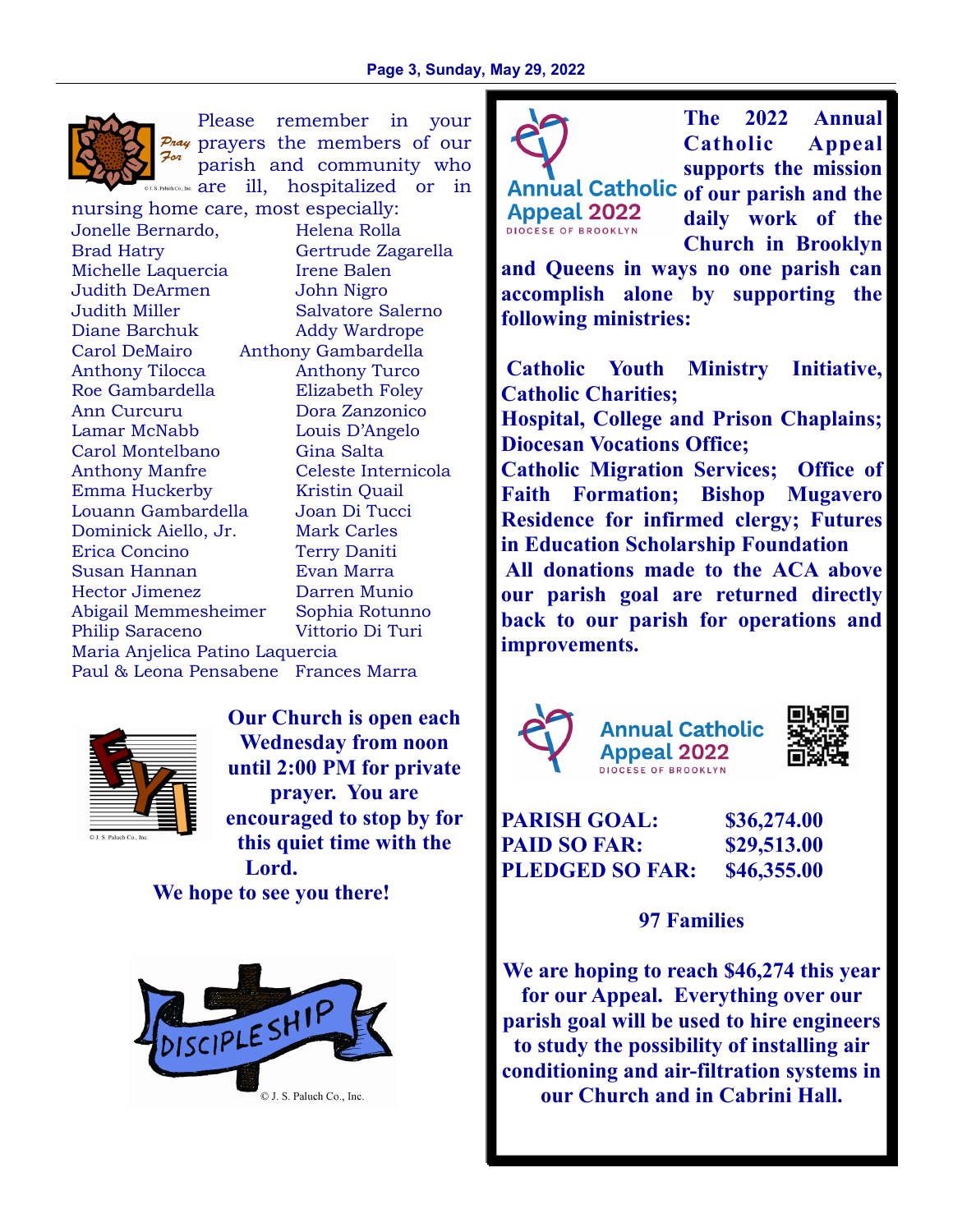### From the Pastor <sub>Dear Parish Community,</sub>

 **Today is the Seventh and last Sunday of Easter. Next week we will celebrate the**  © J. S. Paluch Co., Inc. **great Feast of Pentecost. This week our readings take us to the time period between the Ascension of Christ and Pentecost. The themes of the readings are: Crisis, Prayer and Unity.** 

 **After the Ascension, the presence of Christ was no longer perceived as it had been prior to the Ascension. Prior to the Ascension, the Apostles saw the Risen Lord, after the Ascension, the presence of Christ passed into the sacraments, sacred text and the disciples. (jm 14:23) The disciples would have a greater understanding of this after Pentecost. The disciples are faced with their first problem; Persecution. We read about the death of St. Stephen our patron Saint who is the first to be killed for the message of the Gospel. In the Gospel, Jesus is in crisis. While this prayer of Jesus is actually happening on the night prior to the death of Christ, we for liturgical reasons are reading it in light of the Ascension. In this prayer, Jesus in his human form is praying for the unity of his disciples.** 

 **What is prayer? What do we mean by unity? Prayer is lifting up of our spirits to God. Prayer is a focus on our relationship to the Triune God. Prayer is inspired by the Holy Spirit dwelling in us since our baptism. Prayer points us in two directions. The first direction is to our inner self. We are called to reflect on the divine presence deep within us. Prayer moves us out of ourselves to God. Prayer need not have words, prayer does not need to be read, prayer can be silence in the presence of the Lord. Prayer is also listening. Prayer can be private or liturgical. We are invited to listen to the presence of God deep with us. Prayer moves us to action. Prayer can be words, sighs, tears, a calling out but always is a communication with God. Prayer can be intercessory, praising, giving thanks or lamenting. Prayer reflects the moments of your soul. Why and how do you pray? How do you listen to the Lord? Does your prayer have too many words or not enough? Prayer unites us to God and to each other. Prayer is the mirror of the state of our spirit. What is the state of your soul?** 

 **What do we mean by unity? Jesus is concerned about the unity of his disciples. Unity means proclaiming the same faith together. It means having to come together to discuss and reconcile differences for the good of the community. Unity means giving witness to the world about Christ, about his love for us and the great redemption he has brought to us. Unity means that internally we are at peace and united to the message of the Gospel. Sadly Christians are not united. Christianity stands divided on crucial faith issues. This division is caused by many factors among them: theological pride, the misuse of authority, scandal in the lives of some Christians, political considerations and at times the loss of the focus of Christ as our goal. For Christians to be reunited, we who proclaim Christ Jesus must be open to the works of the Holy Spirit, seek mutual forgiveness from each other for this unity which exists, recommit our lives to centrality of Christ and seek to work together in proclaiming and living out the message of Christ.** 

 **Just as parents worry about their children and the children whom they love individually and as a group will stay together, so too Christ wills the unity of his flock. At Pentecost, the Holy Spirit brought about unity among the believers, may we be open to the Spirit of Christ and work for unity of peoples for the cause of peace in the church, in the world and in our hearts.** 

**Msgr. Guy A. Massie**